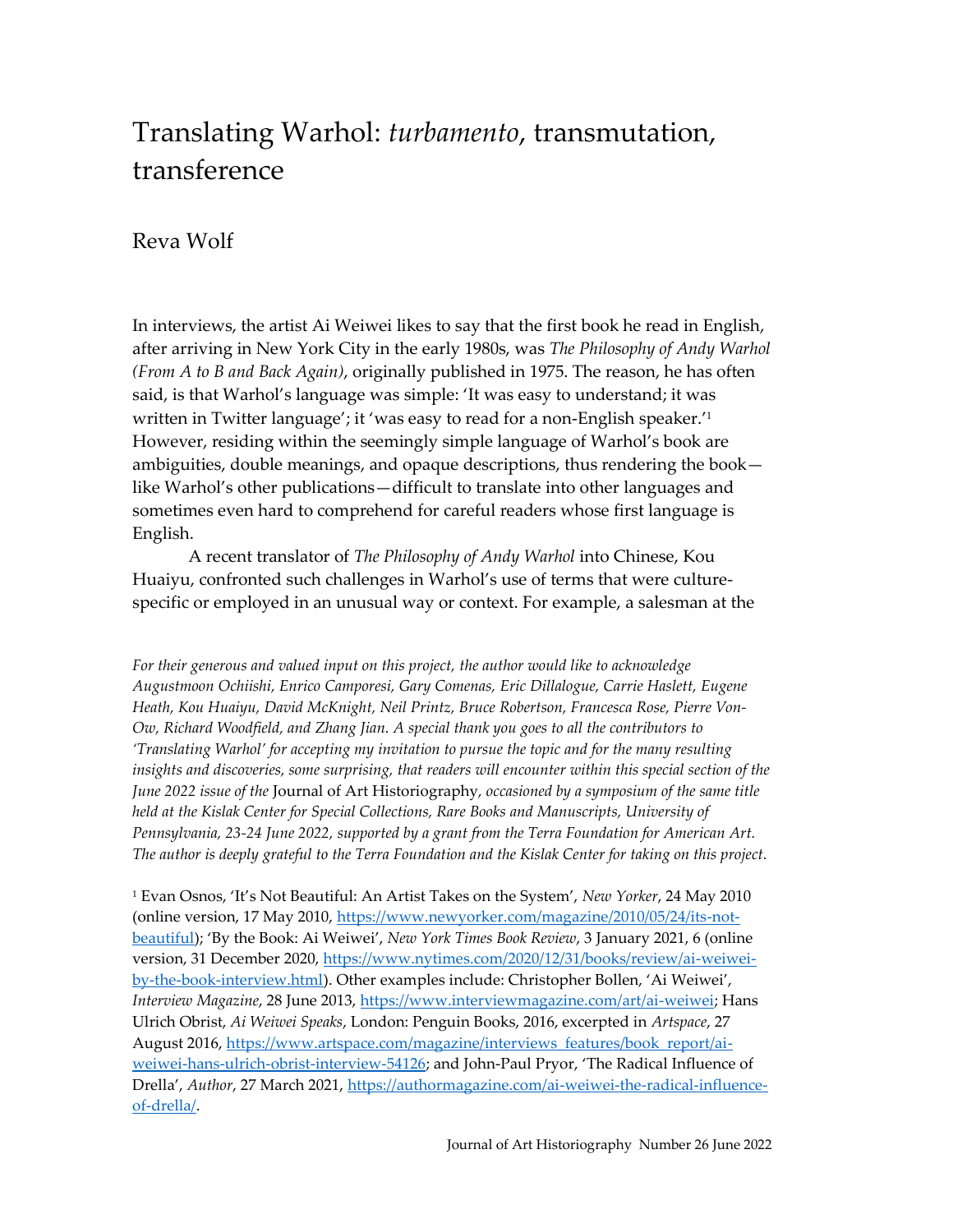department store, 'straightening out the Camp socks rack', might be working at a rack of either socks for camping, campy socks as in the sense of Susan Sontag's famous 1964 essay, 'Notes on Camp', or, since the word is capitalized, socks with the brand name Camp.<sup>2</sup> In other cases, the dialogue format within the book creates a clear confusion between the literal and the figurative, or reality and appearance, such as the conversation about whether the Swiss actress and model Ursula Andress *was* short or *looked* short. 3

### **Approaches to translating Warhol**

The ambiguities and at times deliberate openness to various possible meanings within Warhol's language—which, for the purposes of this study, refers to a set of collaborative initiatives understood to be 'by' Warhol and in his voice—can create an immense challenge for the translator, inviting a mountain of questions on how to proceed.<sup>4</sup> Should the translations be annotated, in order to explain to the reader the range of possible meanings of, for example, 'Camp socks rack'?—an approach called 'thick translation' by one of its promoters, Kwame Anthony Appiah. <sup>5</sup> Or should the meaning be left open by the translator, for readers to puzzle over? The second option has a certain attraction. As Deven Patel points out, Pat Hackett, when editing Warhol's diaries, published in 1989, two years after he died, gave, as a reason why she chose not to use a glossary of names, that 'it would go against—if not actually betray—the sensibility of what he was about'. 6 (Hackett earlier co-authored Warhol's 1980 book, *POPism: The Warhol '60s* as well as having worked extensively on *The Philosophy of Andy Warhol*.) Perhaps a hands-off practice has a special resonance, furthermore, for a book of 'philosophy', a field with an extensive history

<sup>2</sup> Andy Warhol, *The Philosophy of Andy Warhol (From A to B and Back Again)*, New York and London: Harcourt Brace Jovanovich, 1975, 235; Kou Huaiyu, email to the author, 25 November 2020, and reply, 25 November 2020.

<sup>3</sup> Warhol, *Philosophy*, 170; Kou Huaiyu, email to the author, 25 November 2020.

<sup>4</sup> Capturing well this understanding of Warhol as an author is his query in reply to one of the collaborators on his *Philosophy* book, Pat Hackett, to something she said: 'Oh, that's great, can you put it in my language?' recorded on one of the tapes created for the purpose of writing the *Philosophy* book; see Lucy Mulroney, *Andy Warhol, Publisher*, Chicago and London: University of Chicago Press, 2018, 125. A suitable way to understand Warhol as an author is in terms of the concept of the 'author-function' as conceived by Michel Foucault in 'What Is an Author?' in *Language, Counter-Memory, Practice: Selected Essays and Interviews*, ed. Donald F. Bouchard, trans. Donald F. Bouchard and Sherry Simon, Ithaca, NY: Cornell University Press, 1977, 113-38. On this point, see Douglas Crimp, '*Our Kind of Movie': The Films of Andy Warhol*, Cambridge, MA: MIT Press, 2012, 46-66.

<sup>5</sup> Kwame Anthony Appiah, 'Thick Translation', *Callaloo*, 16: 4, Autumn 1993, 808-19.

<sup>6</sup> Deven Patel, 'Translating Texts, Translating Readers: Could Andy Warhol's Writings Be Translated into Indian Languages?' *Journal of Art Historiography*, 26, June 2022, 3; Pat Hackett, Introduction to Andy Warhol, *The Andy Warhol Diaries*, ed. Pat Hackett, New York: Warner Books, 1989, xviii.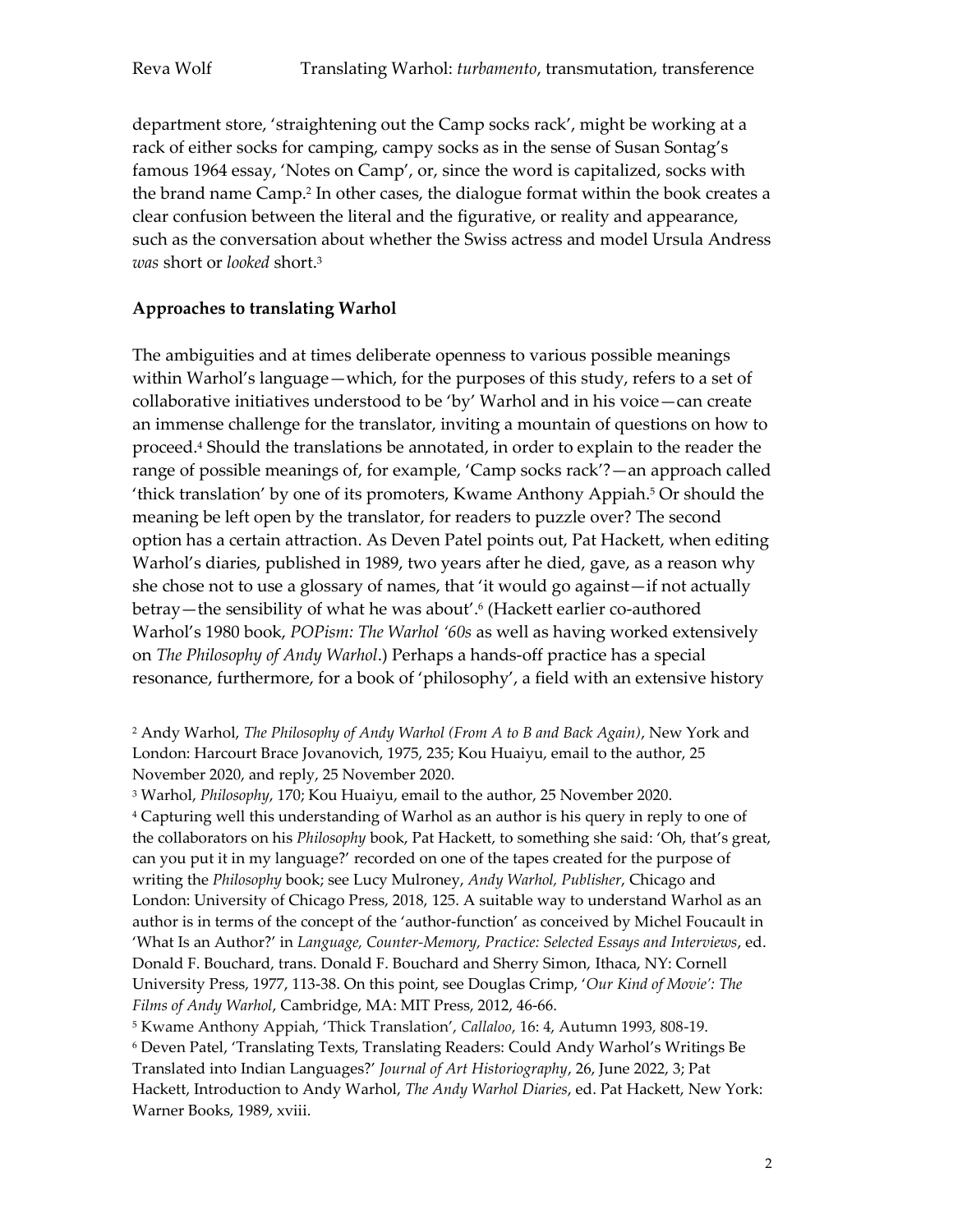of publications containing expressions that have invited interpretation and debate of exegesis. Jean-Claude Lebensztejn has proposed, regarding the wide range of existing translations of Laozi, that translators, almost by necessity, take creative liberty with 'the indetermination of meaning resulting from the absence of inflections' in ancient Chinese, the result inevitably being an act of interpretation.<sup>7</sup> Then again, might Appiah's 'thick translation' and an openness of meaning operate together? Aarón Lacayo, in a contribution to the growing field of 'queer translation', contends that if 'translation is to be thick, it must preserve the density of unknown, irreducible bodies.'<sup>8</sup>





Terms that are highly specific still can contain this type of density. While working on the Japanese translation of *The Philosophy of Andy Warhol*, which appeared in 1998 and is still in print (fig. 1), Augustmoon Ochiishi was puzzled by Warhol's statement, 'I have to take off my wings'. Most readers whose first language is English also would have been befuddled. Indeed, even the 'B' with

7 'Le genie des auteurs du *Laozi*—l'un de leur genies—consiste à exploiter les vertus de la langue chinoise ancienne, l'indétermination relative du sens provoke par l'absence de flexions'; Jean-Claude Lebensztejn, 'Laozi à la lettre', *Ironie: Interrogation Critique et Ludique*, 157, June 2011, 6. It is not by coincidence that Lebensztejn finds a statement by a fifth century translator of Buddhist texts into Chinese, J.-C. Kumârajîva, relevant to analyses of translations of both Laozi and Warhol ('Warhol in French', *Journal of Art Historiography*, 26, June 2022, 14). The lack of a glossary in the *Diaries of Andy Warhol* did not deter translators: a German translation appeared in 1989, the same year as the English first edition, followed by a French version in 1990 (see Nina Schleif, '*Schnecken*, *Schlitzmonger*, and *Poltergeist*: Andy Warhol in German—Translations and Cultural Context', *Journal of Art Historiography*, 26, June 2022, n38, and Lebensztejn, 'Warhol in French', n3).

<sup>8</sup> Aarón Lacayo, 'A Queer and Embedded Translation: Ethics of Difference and Erotics of Distance', *Comparative Literature Studies*, 51: 2, July 2014, 223.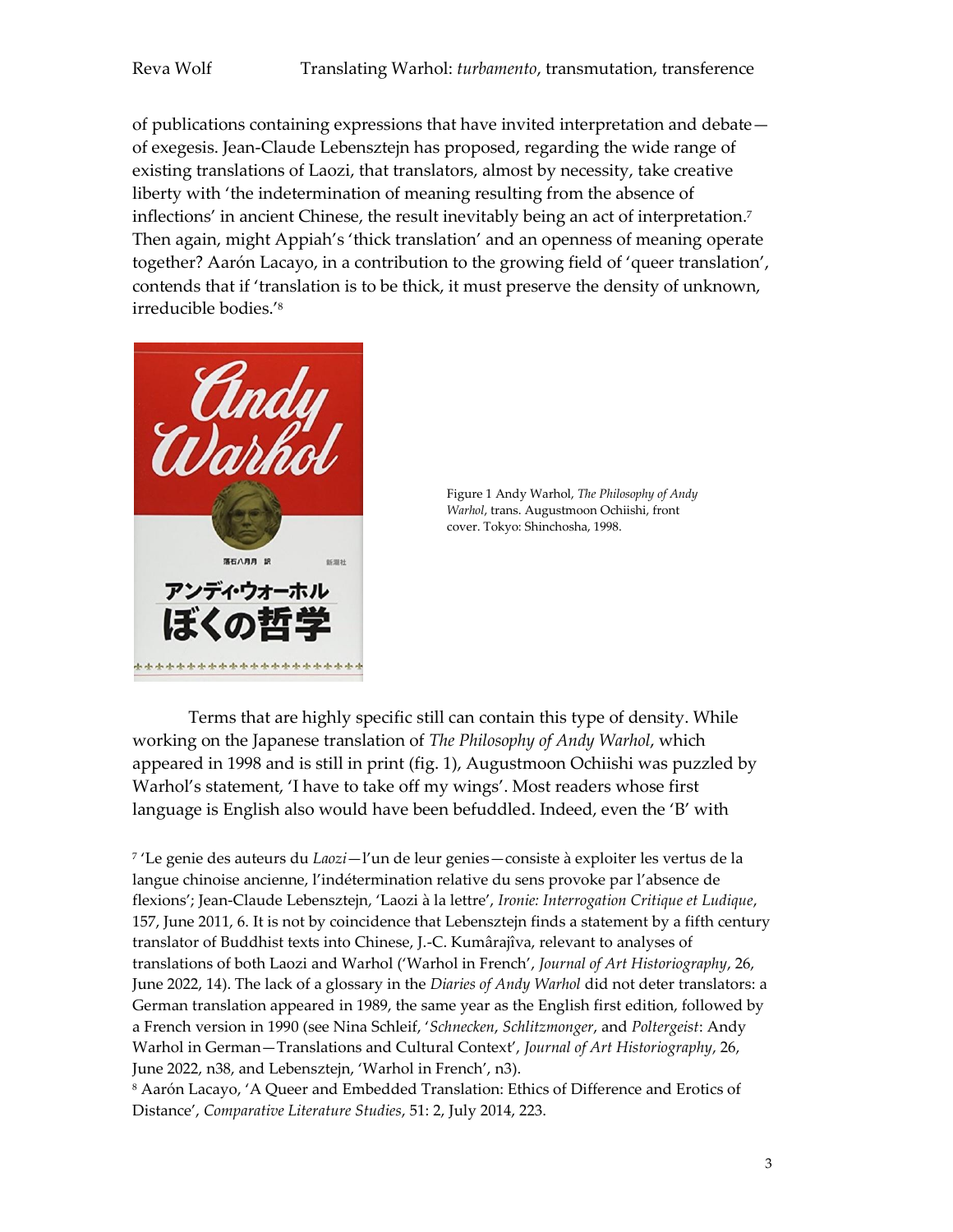whom Warhol was in conversation within this passage of the book apparently was perplexed: 'Say that again.'<sup>9</sup> Augustmoon explained, in an email that took the form of a poem, how she discovered the meaning of these 'wings'. Her poem embodies the ways a word, even when it has a highly precise contextual meaning, evokes other meanings:

I will tell you my favorite anecdote.

Early on, there's a description of Andy taking off wings, this is his morning ritual. What are these wings? Called up my friends who were Catholic (gay men) but nobody knew.

But then it fitted my romantic view of a sensitive Andy talking off white wings from his both shoulders in the morning (Picture Wim's: wings of desire).

But he uses 5 of them! Under eyes, around the mouth, one on forehead!

I called around but nobody knew.

Finally I called Lynn[e] Tillman & told the question & then Callie Angel[l] was introduced.

She the ultimate uptown girl knew every trick of that by-gone-era trade who said something like

I'll take you to a cosmetic counter, kind of bandaid [sic] which stretches wrinkles.

It's slightly old-fashioned.

Bingo.

So this is my favorite anecdote about wings by Angel.<sup>10</sup>

Augustmoon's association of Warhol's wings with an angel is magical—and poignant. Callie Angell, who had been working for several years on the catalogue raisonné of Warhol's films, died by suicide in 2010. 11

In translating *The Philosophy of Andy Warhol* into Chinese, Kou raised questions of meaning that put a spotlight on Warhol's penchant for deploying language in the service of paradox, a strategy that is particularly obvious in the

<sup>9</sup> Augustmoon Ochiishi, email to the author, 26 June 2019; Warhol, *Philosophy*, 6. <sup>10</sup> Augustmoon, email to the author, 26 June 2019. On the ways meanings emerge on the receiving end, see Alan H. Gardiner, *The Theory of Speech and Language*, Oxford: Clarendon Press, 1932, 71-82. The author thanks Richard Woodfield for leading her to Gardiner. <sup>11</sup> See Gary Comenas, 'Callie Angell Tribute',

[https://warholstars.org/callie\\_angell\\_obituary.html.](https://warholstars.org/callie_angell_obituary.html)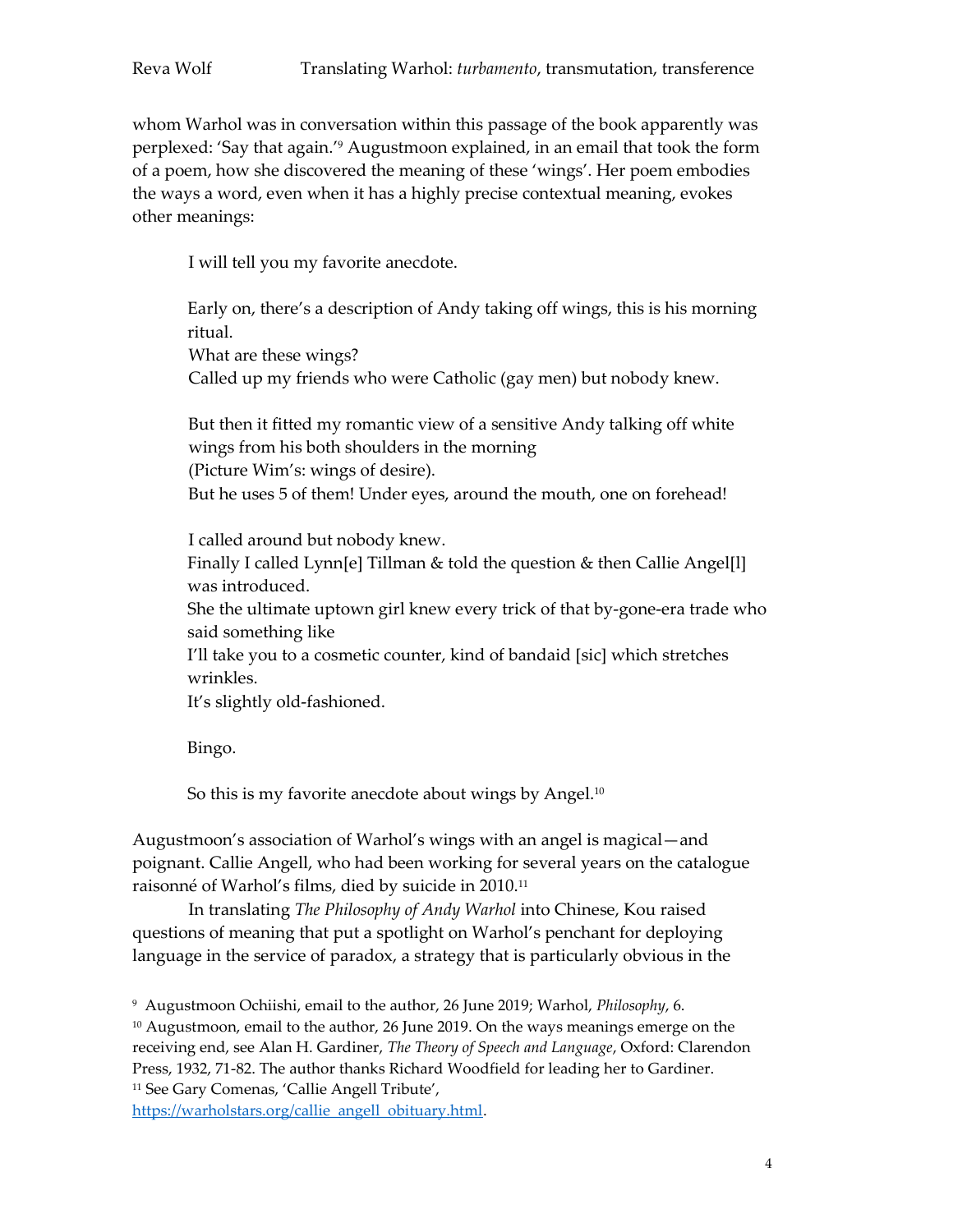discussion of 'nothing' and 'nothingness'. Readers are introduced to 'nothing' in the opening pages of the book: 'I think about nothing. How it's always in style. Always in good taste. Nothing is perfect—after all, B, it's the opposite of nothing.'<sup>12</sup> 'In Chinese', Kou explained, 'we can only say "I'm not thinking about anything", we can't say "I'm thinking about nothing."' Kou wondered—as native English readers might—how 'nothing' can also be 'the opposite of nothing.'<sup>13</sup> The Italian translator, in one of the earliest renderings of Warhol's *Philosophy* into another language, published in 1983 as the inaugural work in the series *I turbamenti dell'arte* (*The Turmoils of Art*), apparently likewise wondered how to handle this 'nothing', since he put the Italian equivalent—*niente*—in quotation marks whenever it was used.<sup>14</sup>

The play of ideas, in which 'nothing' becomes a subject, was clearly of great appeal to Warhol. The topic of 'nothing' resurfaces near the end of *The Philosophy of Andy Warhol* with a twisting of the expression 'to make something out of nothing', followed by the at once self-ridiculing, self-effacing, and self-promoting proposal, 'and if you really believe in nothing you can write a book about it.'<sup>15</sup> A specific cultural reference is embedded in this conversation about 'nothing', appearing as it does in Warhol's 'philosophy' book, written in the mid-1970s, at a time when the philosopher Jean-Paul Sartre's 1943 work, *L'Être et le néant*, translated into English in 1956 as *Being and Nothingness*, was a mainstay of academic study in the United States. <sup>16</sup> 'Nothing' even appears as an entry in *The Encyclopedia of Philosophy*, first published in the 1960s and reprinted in the early 1970s, shortly before *The Philosophy of Andy Warhol* came out. <sup>17</sup> The entry contains its own share of playful words on the

<sup>13</sup> Kou Huaiyu, email to the author, 22 October 2020, and response of the author, 23 November 2022.

<sup>16</sup> This author still has the collection of Sartre's writings, containing extensive passages from *Being and Nothingness*, assigned for a college course on existentialism (*The Philosophy of Jean-Paul Sartre*, ed. Robert Denoon Cumming, New York: Vintage Books, 1972). On Sartre's significant influence in the mid twentieth century in the United States, see Walter Kaufmann, 'The Reception of Existentialism in the United States', *Salmagundi*, 10-11, Fall 1969-Winter 1970, 83-84, where he asserts that the 'spell Sartre has cast over generations of American students … has created an almost unique interest that courses in philosophy, religion, literature departments, and humanities have been designed to satisfy or to exploit. … That existentialism elicits greater interest in the United States than any previous philosophic movement is almost entirely due to Jean-Paul Sartre.' On Sartre's influence more broadly, see Alfred Betschart and Juliane Werner, eds, *Sartre and the International Impact of Existentialism*, Cham, CH: Palgrave Macmillan, 2020.

<sup>17</sup> P. L. Heath, 'Nothing', *The Encyclopedia of Philosophy*, vols. 5 and 6, ed. Paul Edwards, New York: Macmillan Publishing and The Free Press; London: Collier Macmillan, 1967; 1972 reprint edition, 524-25. The author is grateful to Eugene Heath for calling her attention to this encyclopedia entry.

<sup>12</sup> Warhol, *Philosophy*, 8.

<sup>14</sup> For the particulars, see Francesco Guzzetti, '*La Filosofia di Andy Warhol* and the Turmoil of Art in Italy, 1983', *Journal of Art Historiography*, 26, June 2022, 18 and n77. <sup>15</sup> Warhol, *Philosophy*, 183.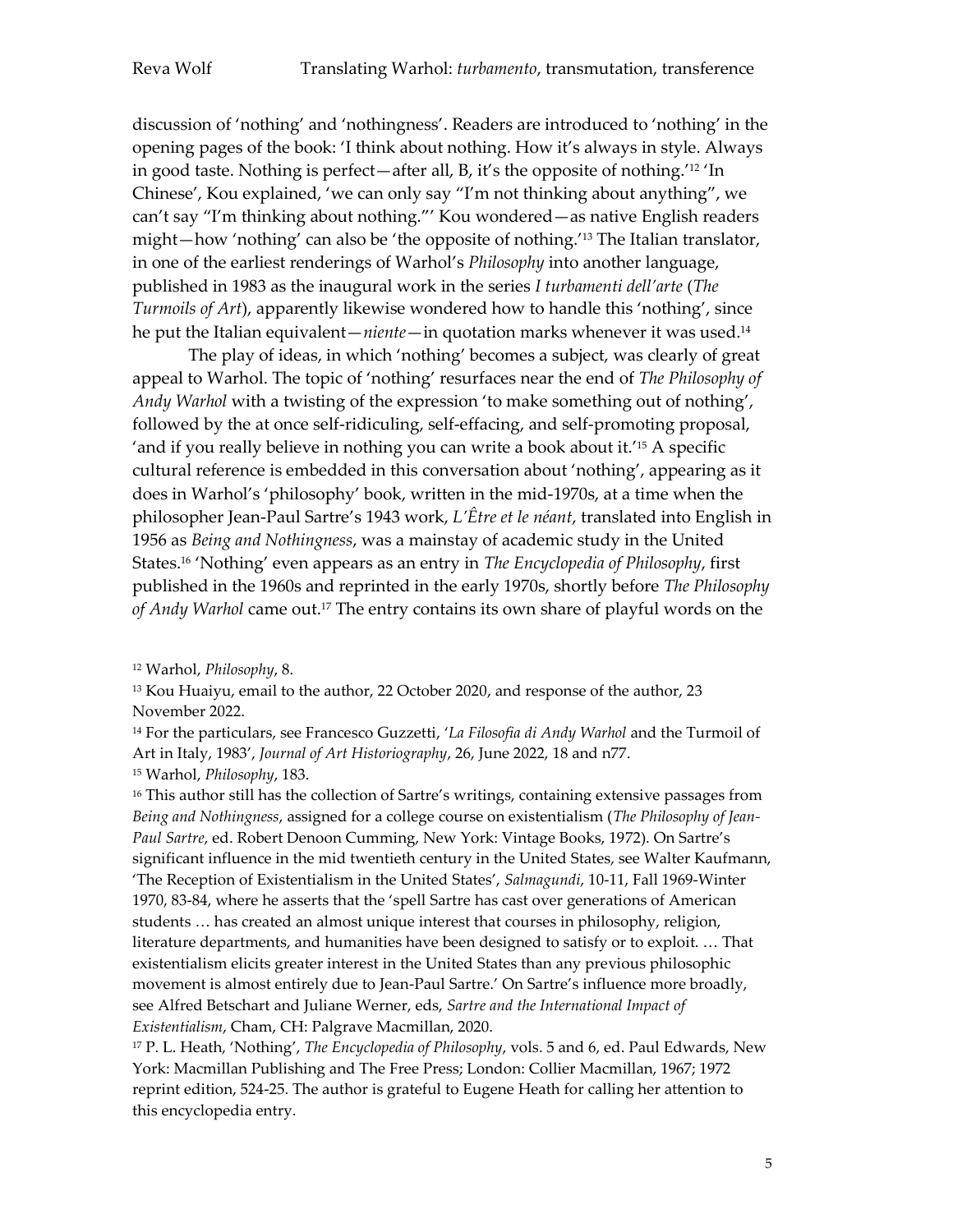seeming paradox of making something out of nothing. Here are some examples: 'the narrow path between sense and nonsense on this subject is a difficult one to tread … the less said of it the better'; 'Nothing … whether or not the being of anything entails it, clearly does not entail that anything should be.'<sup>18</sup>

Kou Huayiu previously had translated *POPism* into Chinese (fig. 2), and that experience, too, had led him to a wide array of questions on meaning. The translation was published in 2014, not so much later than the French version, in 2007



Figure 2 Andy Warhol and Pat Hackett, *POPism: The Warhol '60s*, trans. Kou Huaiyu, front cover. Henan University Press, 2014.

(which perhaps could have benefited from Kou's probing approach to translation), and the German, in 2008 (more successful). <sup>19</sup> The series of exchanges between Kou and the present author on the difficulties of translating specific passages in *POPism* inspired an essay on specific translation issues raised by the experience, and, now, the 'Translating Warhol' project. <sup>20</sup> Kou's questions corroborate a point that Gayatri Chakravorty Spivak repeatedly has made: translation is 'the most intimate act of reading'. <sup>21</sup> Elaborating on this point, Spivak has proposed, within a discussion of the

<sup>18</sup> Heath, 'Nothing', 524 and 525, respectively.

<sup>19</sup> On the French and German translations, see Lebensztejn, 'Warhol in French', 4-5 and 13- 14, and Schleif, '*Schnecken*, *Schlitzmonger*, and *Poltergeist*', 20-22. <sup>20</sup> Reva Wolf and Kou Huaiyu, 'Cosmic Jokes and Tangerine Flake: Translating Andy Warhol's *POPism*' / 宇宙的玩笑与橙色亮片漆: 译介安迪·沃霍尔《波普注意》, in *Art as Life/Art as Idea: Complementary Modernisms in China and the United States* / 艺术:生活或观念:交互视野下的中国和美国的现代艺术 , ed. Zhang Jian and E. Bruce Robertson, Goleta, CA: Punctum Books, 2020, 82-121; available, open access, at: [https://www.jstor.org/stable/j.ctv16zk03m.](https://www.jstor.org/stable/j.ctv16zk03m) This publication developed out of a conference of the same title held at the China Academy of Art, Hangzhou, in 2016; an earlier version of the conference proceedings was put out by the China Academy of Art in 2017. <sup>21</sup> Gayatri Chakravorty Spivak (quoting herself, from her 'Translator's Note' for Aimé Césaire's *Une saison au Congo*), 'Translation as Culture', included in the collection of Spivak's essays, *An Aesthetic Education in the Era of Globalization*, Cambridge, MA, and London: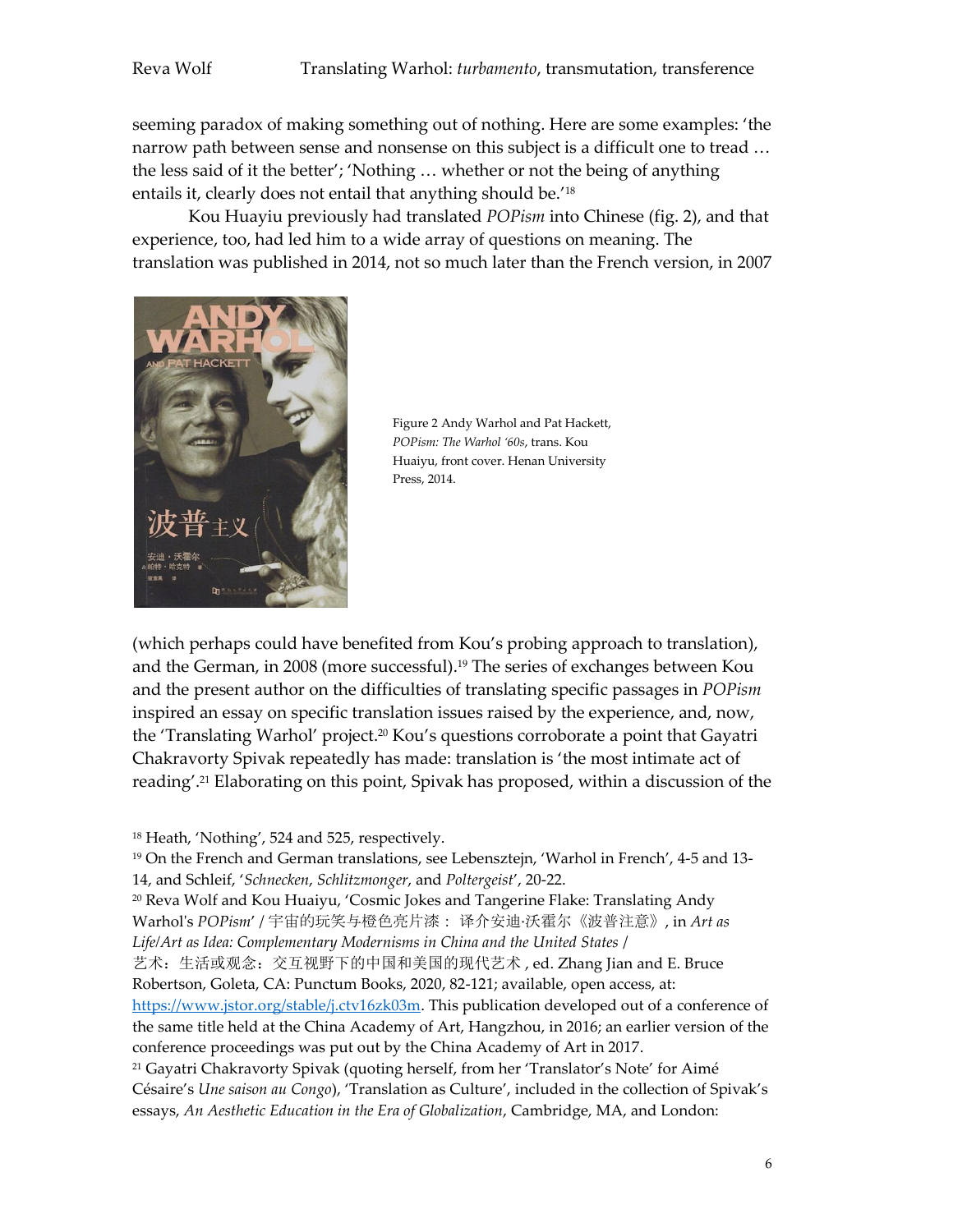hazards and promises of the field of Comparative Literature, that when reconsidering 'comparativism, we think of translation as an active rather than a prosthetic practice. I have often said that translation is the most intimate act of reading. Thus translation comes to inhabit the new politics of comparativism as reading itself, in the broadest possible sense.' <sup>22</sup> Translation, then, is a way to gain a closeness through careful reading.

However, as the 'Translating Warhol' papers reveal, the kinds of intimate reading Spivak describes can only occur when the translator has the time and the will to get close. Still, no matter how conscientious and well-intentioned the translator, it is all but impossible not to err somewhere. In his discussion of the 1983 Italian translation of *The Philosophy of Andy Warhol*, Francesco Guzzetti observes, as a general point, that the 'major challenge was to capture the colloquial, ordinary, sometimes trivial tone and language of the original. The result was less than successful in conveying this voice. It is not necessarily the fault of the translators. Some expressions are impossible to render in Italian.' <sup>23</sup> The book's parenthetical subtitle, *(From A to B and Back Again)*, was not included in the Italian version, as Guzzetti points out, and the omission is perhaps indicative of the translator's inability to capture the book's tenor (or 'the right tone', as Jean-Claude Lebensztejn puts it).<sup>24</sup>

Before further probing the challenges the subtitle poses, it is worth considering more generally the significance of the choices made by translators and their publishers regarding outward appearances: book titles and cover images. In the case of the Italian edition of *Philosophy*, Guzzetti highlights the extremely interesting choice to have the book's cover feature a photograph of Warhol wearing a wig and make up. <sup>25</sup> In Italy, this image would have had a particular resonance in connection with Warhol's painting series of transvestites and transexuals, *Ladies and Gentlemen* (1975), which had been commissioned by an Italian art dealer and exhibited in Italy in 1975 and 1976. <sup>26</sup> At the same time, as Guzzetti observes, the *Philosophy* cover photo emphasizes the interplay of reality and appearance that is a

Turmoil of Art', 8-9.

<u>.</u>

Harvard University Press, 2012, 255 (previous versions having been published in Isabel Carrera Suárez, ed., *Translating Cultures*, Oviedo: Dangaroo Press, 1999, 17-30, and in *parallax*, 6: 1, January-March 2000, 13-24).

<sup>22</sup> Spivak, 'Rethinking Comparativism', in *An Aesthetic Education*, 472 (an article originally appearing in *New Literary History*, 40: 3, Summer 2009, 609-26).

<sup>23</sup> Guzzetti, '*La Filosofia di Andy Warhol* and the Turmoil of Art', 17.

<sup>24</sup> Guzzetti, '*La Filosofia di Andy Warhol* and the Turmoil of Art', 16; Lebensztejn, 'Warhol in French', 13. On the problem of comprehending tone, understood as 'emphasis', within a mute text, and its relation to genres of writing and to the question of how much emphasis to place on implication, see E. D. Hirsch, Jr., *Validity in Interpretation*, New Haven and London: Yale University Press, 1967, 99-101. The author is grateful to Richard Woodfield for suggesting the relevance of Hirsch to the importance of 'hearing', and thus translating, tone. <sup>25</sup> Illustrated in Guzzetti, '*La Filosofia di Andy Warhol* and the Turmoil of Art', figure 1. <sup>26</sup> On *Ladies and Gentlemen* and Italy, see Guzzetti, '*La Filosofia di Andy Warhol* and the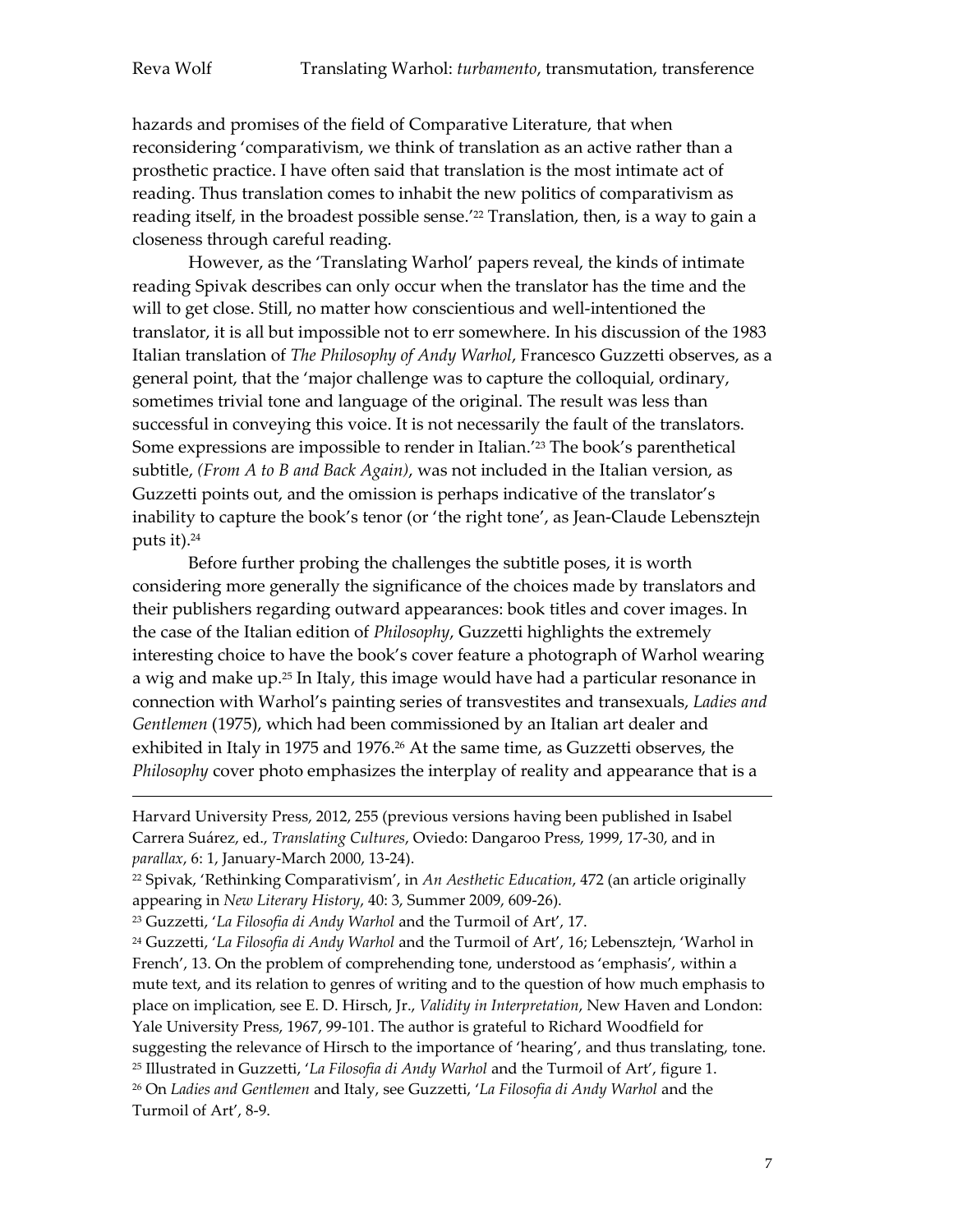theme of *The Philosophy of Andy Warhol*. <sup>27</sup> (This theme is manifested, for example, in the dialogue mentioned above about whether Ursula Andress *was* or *looked* short.) In her discussion of the German translation of *POPism*, Nina Schleif calls attention to the fact that the title was left in English instead of being rendered in German as *POPismus*. (In the French version it *was* translated—*Popisme*.) Schleif proposes that this choice was made to give the book a specifically American sound and look, coordinating with a cover design of red, white, and blue letters and a picture of Warhol in a grocery store pushing a cart loaded with merchandise. <sup>28</sup> Other cues, in addition to what is seen, are enlisted when the translation of Warhol to highlight his identity as an American occurs in television. Jean Wainwright considers, among other details, the ways music and other sounds mix with visual elements in the 2022 BBC Two television documentary *Andy Warhol's America* to cast Warhol as a reflection of the United States. 29

Returning now to the subtitle *(From A to B and Back Again)* of the *The Philosophy of Andy Warhol*, it is impossible, without some background knowledge, to grasp what this subtitle signifies. As Kou worked with care on his Chinese translation of the book (as yet unpublished), he sought guidance on the subtitle's meaning, asking two important questions that reveal why the subtitle might be challenging to understand, and, therefore, to translate (perhaps also a reason for its omission in the Italian version, although the significance of the alphabet letters would be more obvious for someone whose first language is Italian than for someone whose first language is Chinese): 'Does "From A to B & Back Again" mean phone calls made by A to B again and again? Is the meaning of the title clear to a native speaker or [must] one … read the book before being able to figure out what it means?' <sup>30</sup> The response was long, with the aim of providing a sense of the several possible meanings that exist:

On one level, it refers to Warhol's conversations with Brigid Berlin or Bob Colacello or any 'B.' But it is meant also to playfully refer to 'from A to Z,' which is an idiomatic expression, alluding to the English alphabet, that means 'everything.' In other words, a book containing the 'a to z' of philosophy would contain everything; containing 'a to b' is very little. ... The reference to Andy and Brigid (or any other 'B') comes only after reading the book and knowing about the people. (Here is an interesting association, though it might be a coincidence: the novel *To the Lighthouse* by Virginia Woolf includes a character—the husband, Mr. Ramsay—who is a philosopher making his way through the alphabet, each letter representing a concept; he gets to the letter 'Q' and then is unable to progress to 'R.') There

<sup>27</sup> Guzzetti, '*La Filosofia di Andy Warhol* and the Turmoil of Art', 12-13.

<sup>28</sup> See Schleif, '*Schnecken*, *Schlitzmonger*, and *Poltergeist*', 20-22 and figure 3.

<sup>29</sup> See Jean Wainwright, 'Translating Warhol for Television: *Andy Warhol's America*', *Journal of Art Historiography*, 26, June 2022, 1-27.

<sup>30</sup> Kou Huaiyu, email to the author, 22 October 2020.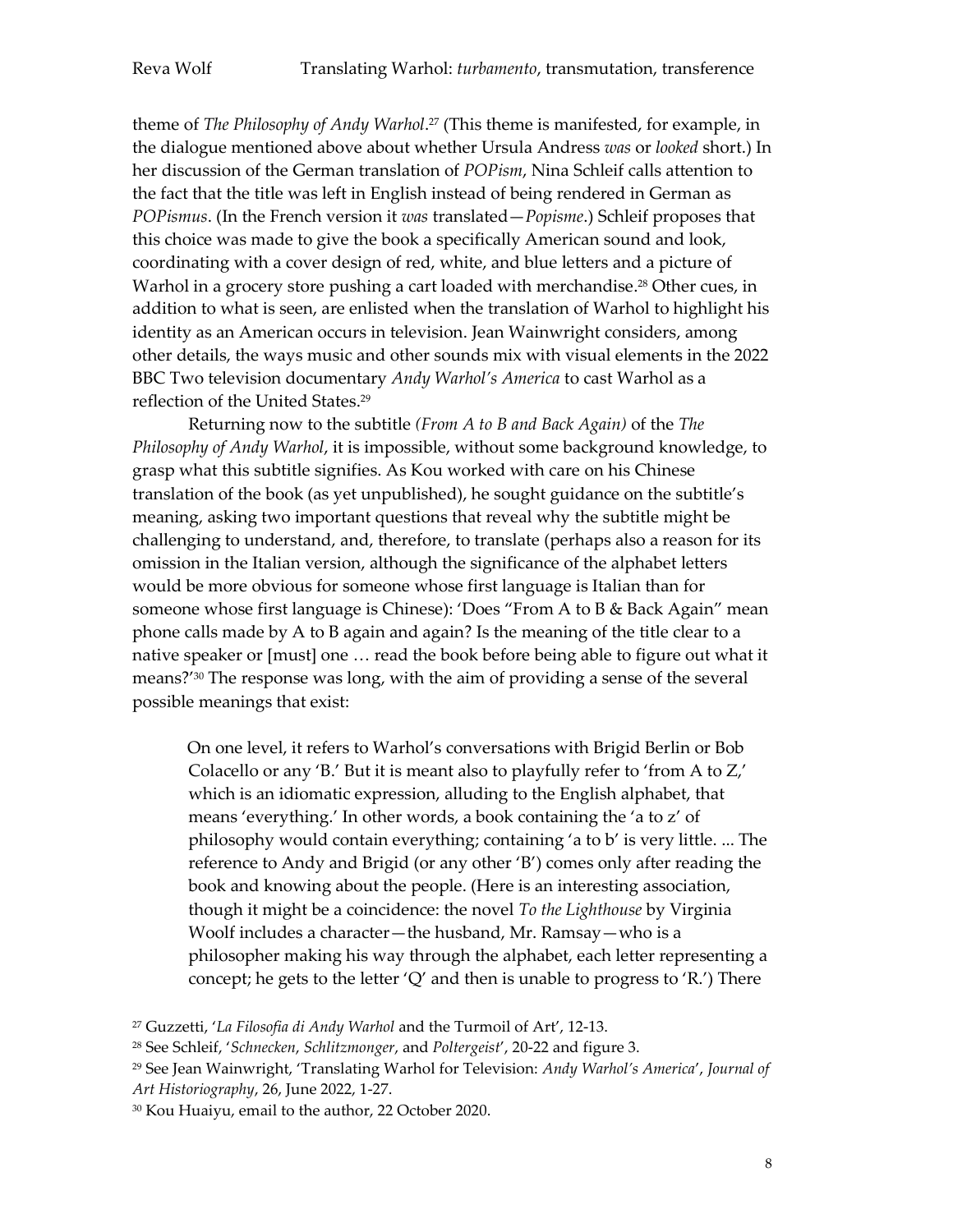also is an expression in English, 'getting from point A to point B,' which refers to how we make logical inferences that lead us from one thing to the next ... another association that a native speaker could make.<sup>31</sup>

The German version of *The Philosophy of Andy Warhol*, published eight years after the Italian, in 1991 (shortly after the fall of the Berlin Wall, probably not by coincidence), <sup>32</sup> and reissued in 2006, *does* include the subtitle, without the parentheses but otherwise rendered literally—*Die Philosophie des Andy Warhol von A nach B und zurück*—although, like the Italian, the translation was flawed (Schleif considers it to be the 'most negligent and faulty' of all the German translations of Warhol's writings). 33

These defects are reminders that Ai Weiwei's assertion *The Philosophy of Andy Warhol* is 'easy to read' is a bit misleading. In his book, Warhol even proposed that he preferred misunderstandings (and he set up situations for their occurrence):

If people never misunderstand you, and if they do everything exactly the way you tell them to, they're just transmitters of your ideas, and you get bored with that. But when you work with people who misunderstand you, instead of getting *transmissions* you get *transmutations*, and that's much more interesting in the long run.<sup>34</sup>

Elaine Rusinko highlights this passage in her paper, 'Andy and Julia in Rusyn', calling attention to potentially problematic questions of human interaction that Warhol's idea of 'transmutation' raises, specifically concerning Warhol's

<sup>31</sup> Author's email to Kou Huaiyu, 23 November 2022. On the association of the 'A to B' in the subtitle of Warhol's *Philosophy* with Virginia Woolf's *To the Lighthouse*, see Arthur Danto, 'The Philosopher as Andy Warhol', in *Philosophizing Art: Selected Essays*, Berkeley: University of California Press, 1999, 61-62, and Christopher Schmidt, 'From A to B and Back Again: Warhol, Recycling, Writing', *Interval(le)s* 2: 2-3: 1, Fall 2008-Winter 2009, 797;

[http://labos.ulg.ac.be/cipa/wp-content/uploads/sites/22/2015/07/72\\_schmidt.pdf.](http://labos.ulg.ac.be/cipa/wp-content/uploads/sites/22/2015/07/72_schmidt.pdf) Schmidt also observed that 'A to B' might allude, on another level, to the two sides of a cassette tape, A and B, which is relevant to the fact that tape recordings were used in creating the book; 'From A to B and Back Again: Warhol, Recycling, Writing', 807. Another meaning for 'B' is that it indicates a sequel, referring back to the 'a' in the title of Warhol's previous book, *a: A Novel* (1968), discussed below; on this association, see, for example, Mulroney, *Andy Warhol, Publisher*, 122.

<sup>32</sup> Other translations of the *The Philosophy of Andy Warhol* came out soon after the demise of the Soviet Union, including in Czech, *Od A k B a zase zpět (Filozofie Andyho Warhola)*, trans. Jan Lamper, Zlín: Archa, 1990, and, later, in Russian, Философия Энди Уорхола (от А к Б и *наоборот)*, trans. G. Severskoy, Moscow: Aronov, 2001.

<sup>33</sup> Schleif, '*Schnecken*, *Schlitzmonger*, and *Poltergeist*', 11, 19-20.

<sup>34</sup> Warhol, *Philosophy*, 99.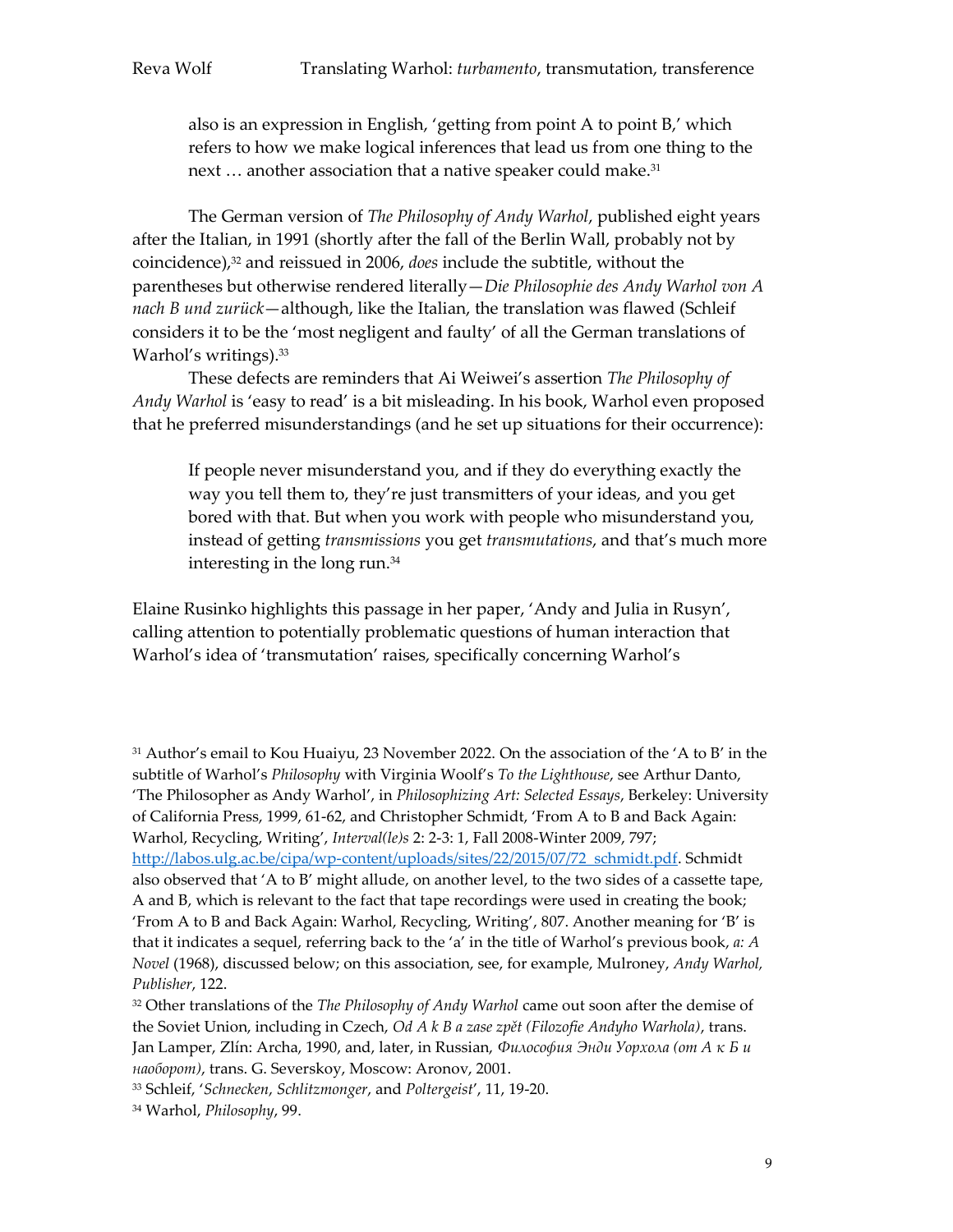relationship with his mother. <sup>35</sup> There certainly are a lot of transmutations in the translation of Warhol's words, as the 'Translating Warhol' papers by Guzzetti, Schleif, and perhaps above all, Jean-Claude Lebensztejn, attest.

#### **Notes toward a history of translating Warhol**

Var kommersiell konst mera maskinell? Nej, det var den inte. Jag fick betalt för den och gjorde allt som de sade till mig. Om de sade till mig att rita en sko, så gjorde jag det och om de sade till mig att rätta den, så - jag gjorde allting som de sade till mig att göra, korrigera den och göra den rätt. Jag måste hitta på och det slipper jag nu. Efter alla "korrigeringar" måste det finnas känslor i de där kommersiella teckningarna, de måste ha en stil. Det fanns känslor i attityden hos dem som jag jobbade för. De visste vad de ville ha, de pressade på, ibland blev de väldigt upprörda. Arbetsgången i kommersiell konst var maskinell, men det fanns känslor i attityden till den.

Figure 3 'Andy Warhol', *Bonniers Litterära Magasin*, 33: 3, March 1964, 172, detail, Swedish translation of Gene Swenson, interview with Andy Warhol in 'What Is Pop Art? Interviews with Eight Painters (Part 1)', *ARTnews*, 62: 7, November 1963, 26, 60-61. Penn Libraries, University of Pennsylvania.

Some of the earliest translations of Warhol's writings into another language are in French. A French version of *Philosophy* came out in 1977, just two years after its publication in English. And excerpts of the first chapter appeared still earlier in German, within a 1976 book on Warhol by the art historian Rainer Crone.<sup>36</sup> If these early French and German translations might be expected, an overview of the history of translations of Warhol's writings yields some surprises. Among the earliest translations are renderings of the experimental book, *a: A Novel*, originally published in 1968 by Grove Press. With its fragmented and often disconnected dialogue, which had been loosely transcribed from tape recordings, it would be impossible to imagine even Ai Weiwei describing this work as easy to read. Its classification as a work of experimental writing led to favorable reviews in Italy in 1969, to excerpts being translated into French in 1970 and 1975, and, quite remarkably, to a German translation of the entire book in 1971 (and, also remarkable, an excellent one at that, as Nina Schleif discovered, its high quality standing in sharp contrast to the German rendering of *The Philosophy of Andy Warhol*, despite the latter's seemingly more simple language).<sup>37</sup>

<sup>37</sup> Guzzetti, '*La Filosofia di Andy Warhol* and the Turmoil of Art', 19; Lebensztejn, 'Warhol in French', 1-2; Schleif, '*Schnecken*, *Schlitzmonger*, and *Poltergeist*', 11-16 (where attention is called to how *a: A Novel* fit with the image of the publisher, Kiepenheuer & Witsch (KiWi) as a promoter of avant-garde literature). Among more recent translations of the book is a Czech version, *A: román*, trans. David Záleský, Prague: Volvox Globator, 2001.

<sup>35</sup> Elaine Rusinko, 'Andy and Julia in Rusyn: Warhol's Translation of His Mother in Film and Video', *Journal of Art Historiography*, 26, June 2022, 20.

<sup>36</sup> Rainer Crone, *Andy Warhol: Das zeichnerische Werk 1942-1975*, Stuttgart: Württembergischer Kunstverein, 1976, 13-14; see Schleif, '*Schnecken*, *Schlitzmonger*, and *Poltergeist*', 6.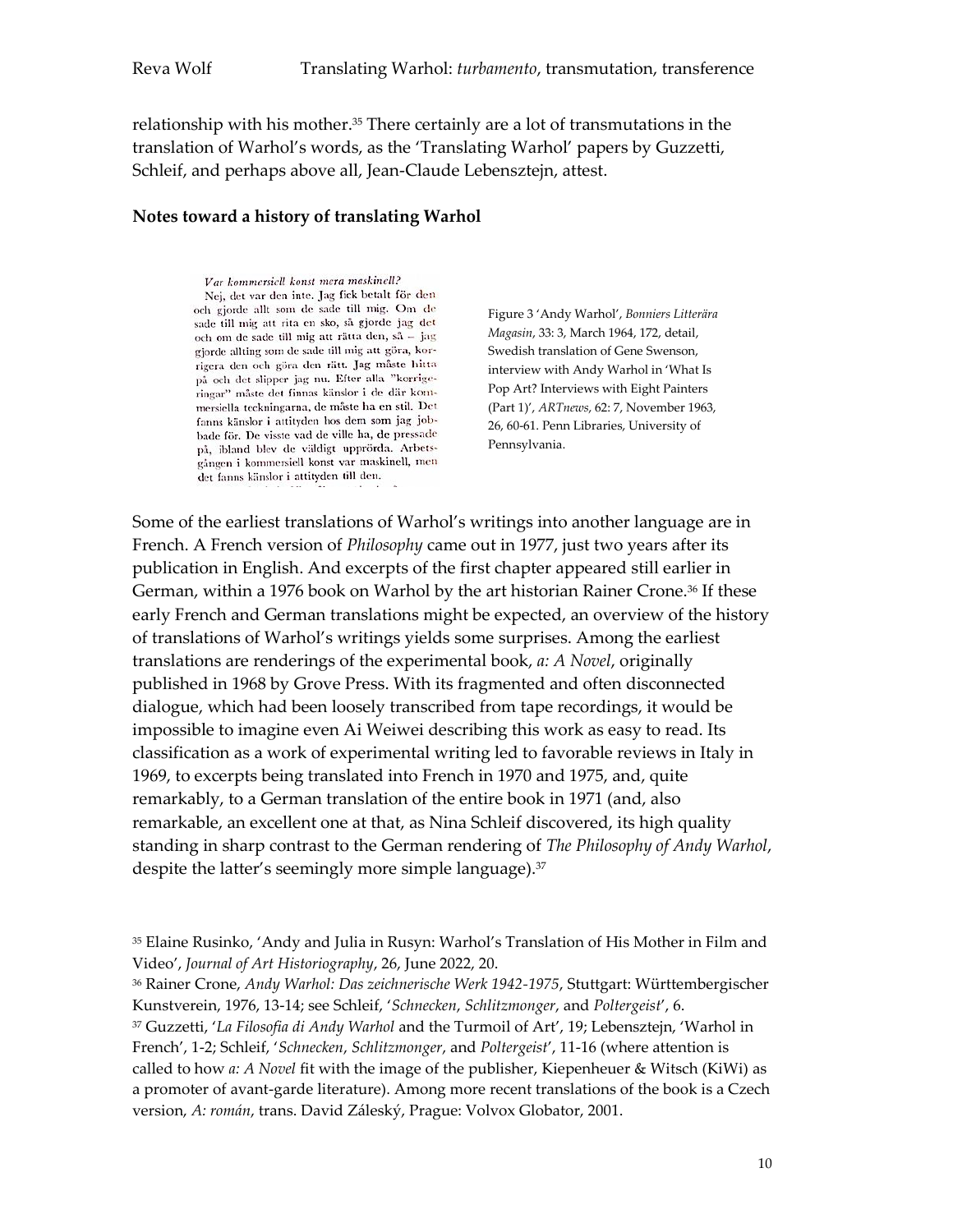The earliest translations of Warhol's words are excerpts from interviews. Passages of a now-famous interview with Gene Swenson, published in a 1963 issue of *ARTnews* magazine, appeared in Swedish the following year, in *Bonniers Litterära Magasin* (fig. 3), and then in German in 1965, within a book on Pop art. This same interview was rendered in Italian in 1967, again in a book on Pop art.<sup>38</sup> When the translation is of excerpts, what is included and what omitted can be revealing, as Schleif observes in comparing the 1965 German version of the Swenson interview with later ones, of 1970 and 1971.<sup>39</sup> A similar editorial process occurs when Warhol's work and life are translated for television, as Jean Wainwright highlights: 'decisions were made to throw some aspects into sharper focus while leaving out others altogether, either because they were superfluous to the narrative or they did not fit the framework.'<sup>40</sup>

The dialogues contained within Warhol's films also have on occasion been translated, through the use of dubbing or subtitles, in the form of published scripts, and in the physical transfer from one medium to another. Nina Schleif found that the sexually explicit and politically charged *Blue Movie*, filmed in 1968 and first released in 1969, was screened in West Germany, and that it was dubbed, as was then common practice, and that the published film script, which came out in the United States in 1970, was published in German just one year later, in 1971 (a published film script itself being a kind of translation). <sup>41</sup> Jean-Claude Lebensztejn makes note of the absurdity of using subtitles when the dialogues are often deliberately difficult or impossible to understand for audience members whose first language is English. He additionally draws attention to how the transference of the physical medium of the films to video and, nowadays, to digital, is itself a form of mistranslation in its alteration of the very appearance of the films. 42

With their sometimes incomprehensible dialogue, Warhol's films reenact, or perhaps symbolically represent, the gaps in human understanding that occur regularly in the course of human conversation. The idea is articulated in the *Philosophy* book when Warhol claims to prefer 'transmutations' to 'transmissions'. In 'Andy and Julia in Rusyn', Elaine Rusinko connects this assertion to Warhol's mother's dialogue in the 1966 film, *The George Hamilton Story* (which was never printed or shown publicly during his lifetime). Rusinko observes that posthumous analyses of the film have made note of Julia Warhola's nearly unintelligible words, and that her conversation with her co-star, Richard Rheem, is 'filled with imprecise

<sup>38</sup> Annika Öhrner, 'Warhol in Translation, Stockholm 1968: "Many Works and Few Motifs"',

*Journal of Art Historiography*, 26, June 2022, 8; Schleif, '*Schnecken*, *Schlitzmonger*, and

*Poltergeist*', 7-8; Guzzetti, '*La Filosofia di Andy Warhol* and the Turmoil of Art', 3.

<sup>39</sup> Schleif, '*Schnecken*, *Schlitzmonger*, and *Poltergeist*', 8-9.

<sup>40</sup> Wainwright, 'Translating Warhol for Television', 5.

<sup>41</sup> Schleif, '*Schnecken*, *Schlitzmonger*, and *Poltergeist*', 11-12, 16-19.

<sup>42</sup> Lebensztejn, 'Warhol in French', 8-12.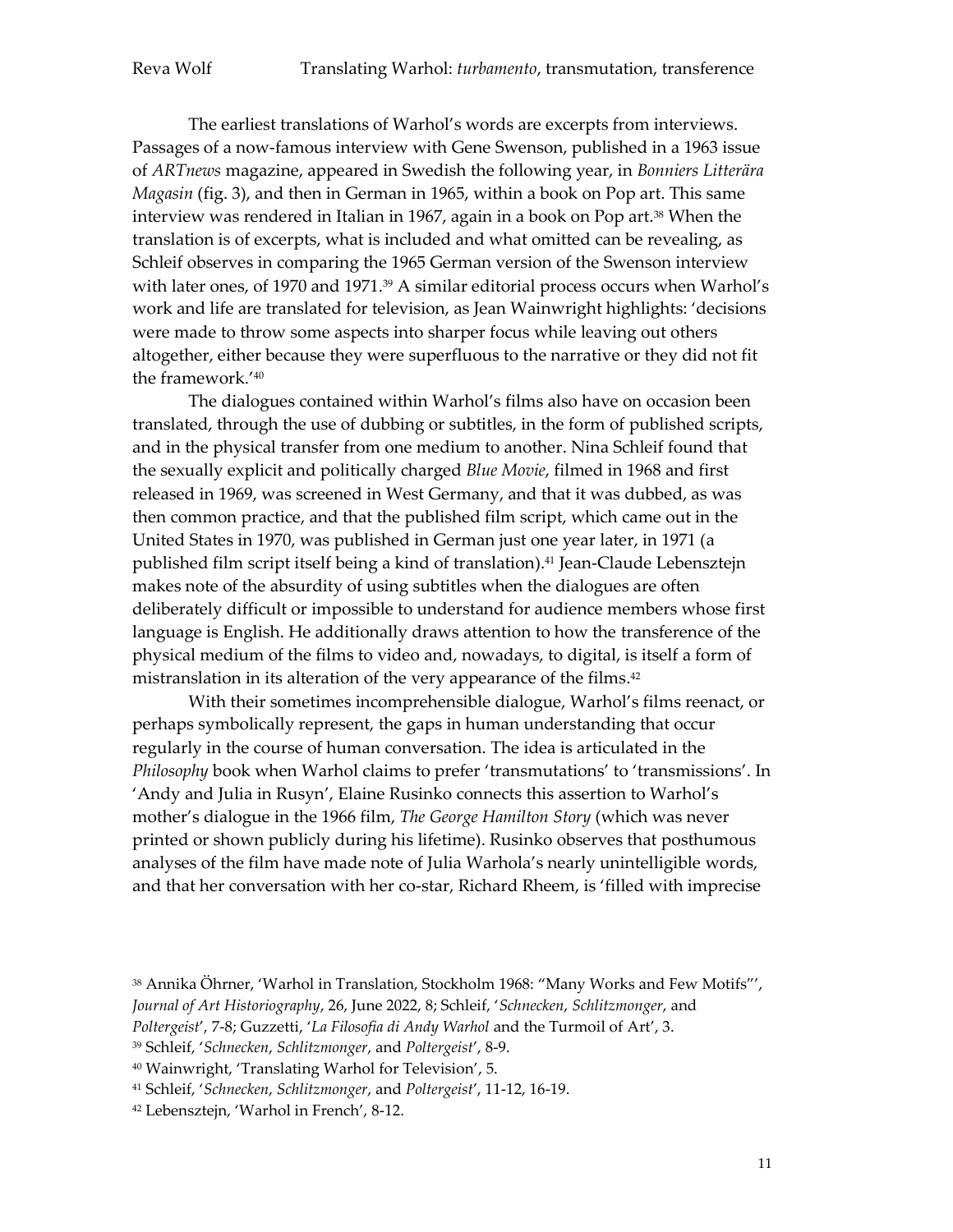formulations, misunderstandings, and mispronunciations', and, moreover, that these lacunae are in fact the focus of Warhol's film. 43

In 1970, Warhol created three video *Factory Diaries* of his mother speaking her native Rusyn. At the time she was quite ill, with only a few years remaining, as Warhol certainly could see, and the videos gave him a mechanism through which to hold on to and preserve her voice, image, and expression. Rusinko proposes that 'Warhol presumably did not anticipate that the tapes would ever be translated. Consequently, they represent private, unmediated interactions between mother and son'. <sup>44</sup> The dialogue in these videos, as in *The George Hamilton Story*, takes difficulties of communication as its subject. Rusinko, who is the first person to have translated the language in these videos, points out that in one of them, Julia Warhola frequently asks her son, 'do you understand?' (*rozumish?*). In another, she asks, now in English, 'What's there, Andy? He understand, Andy? Nobody understand. I not happy, Andy.'<sup>45</sup> These words poignantly represent the basic need and desire to be understood and the frustration that results when understanding appears unattainable.

The importance of translation for understanding also is relevant when elements of identity are either revealed or concealed through the choices of translators and publishers. Annika Öhrner suggests that Warhol's exploration of gender identity in his films could be discussed more openly in Sweden in the late 1960s than in the United States and provides as an example a 1968 newspaper article by the artist Öyvind Fahlström. <sup>46</sup> In France, the excerpts of *a: A Novel* that were translated in 1970 appeared under a title that served to emphasize any gay content: 'How to Become a Professional Homosexual' ('Comment devenir un homosexuel professionnel'). <sup>47</sup> Meanwhile, in the early 1970s, in India, the artist Bhupen Khakhar, by imitating Warhol's persona, would almost seem to suggest that 'how to become' is to perform—a kind of translation-through-doing in accordance with the idea of the poet, literary scholar, and translator A. K. Ramanujan that 'only a poem can translate a poem', as Deven Patel proposes, drawing upon studies in the growing field of 'queer translation'. <sup>48</sup> The cover of the 1983 Italian translation of *The Philosophy of Andy Warhol*, showing the artist 'in drag', might be understood, like the French 'Comment devenir un homosexuel professionnel' as foregrounding Warhol's exploration of sexual identity.

These perspectives on Warhol's identity have not always advanced forward in translations of his books. In fact, the 2007 French translation of *POPism* 'normalizes' Warhol, as Jean-Claude Lebensztejn puts it, with 'queers' becoming 'weirdos' (*ces types bizarres*), for example. The idea of 'normalizing' is echoed in

- <sup>43</sup> Rusinko, 'Andy and Julia in Rusyn', 20 and 15, respectively.
- <sup>44</sup> Rusinko, 'Andy and Julia in Rusyn', 8.
- <sup>45</sup> Rusinko, 'Andy and Julia in Rusyn', 11, 12.
- <sup>46</sup> Öhrner, 'Warhol in Translation, Stockholm 1968', 11-12.
- <sup>47</sup> Lebensztejn, 'Warhol in French', 1-2, n4.
- <sup>48</sup> Patel, 'Translating Texts, Translating Readers', 2, 6, 7.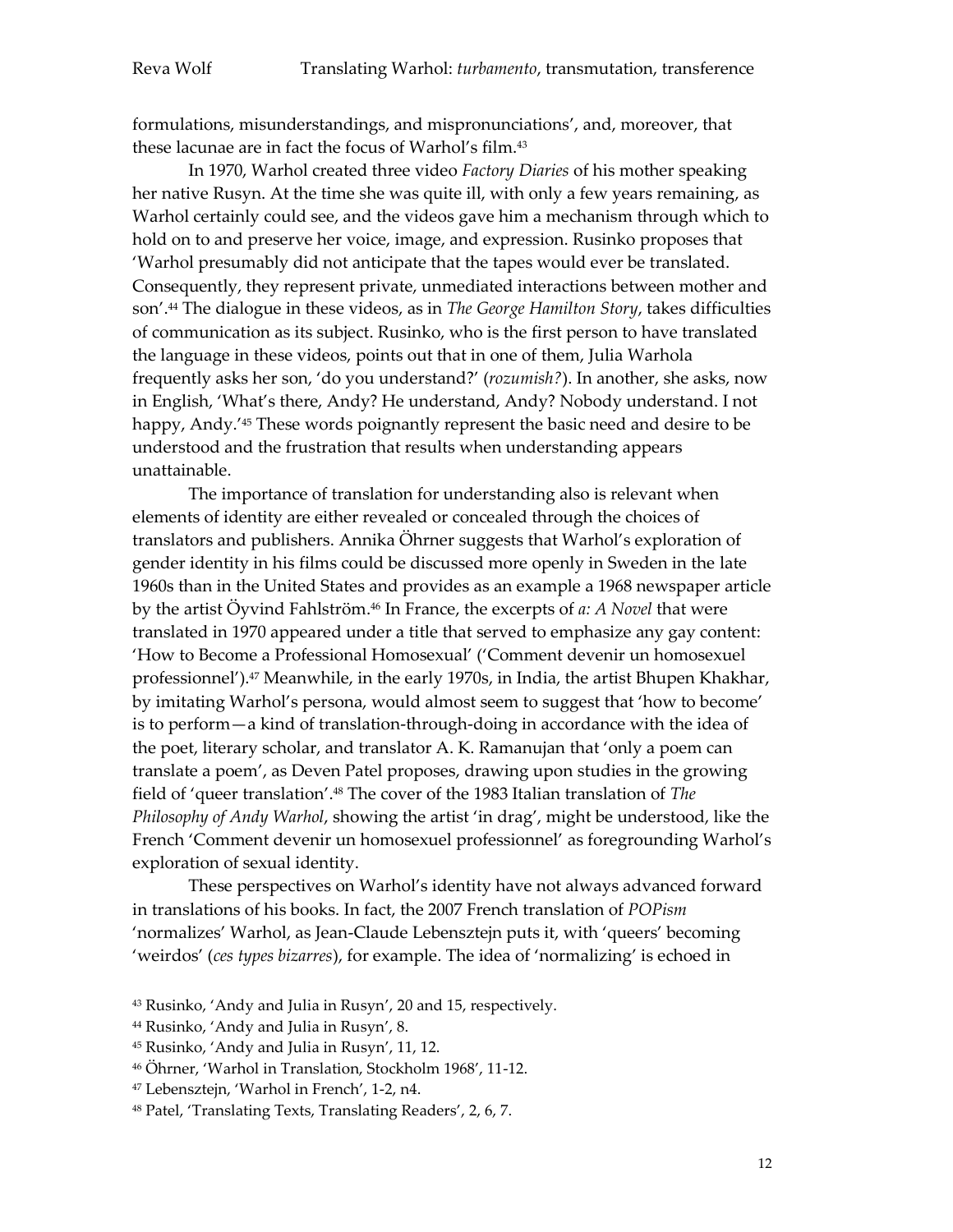Nina Schleif's observation that the German edition of *POPism*, coming late in the chronology of Warhol translations, fit into an understanding of Warhol 'as mainstream—as history.'<sup>49</sup> Lebensztejn reveals how translation can be akin to censorship, whether conscious or otherwise. As the literary scholar Max Kramer similarly observed, a 'queer projection … is bound to uncover a particularly intense *living-on* of denial and censorship in the translated texts of the modern period.<sup>'50</sup> Kramer gives as a case study the reference to someone's eyes (*Ses Yeux*) in Arthur Rimbaud's poem 'Vowels' ('Voyelles', first published in 1883), translated variously to be the eyes of a woman, a man, God, or a child. When the text in question is less ambiguous, however, as in Warhol's 'queers', the censorship resulting from the mistranslation seems less understandable. Not translating at all is also a form of censorship, of course. In certain places, such as Spain under the dictator Francisco Franco, Warhol's paintings, films, and books were prohibited by law. 51

### **Translation and understanding**

'Translating Warhol' also explores in various ways the significance of the etymology and meaning of 'to translate'. Jean-Claude Lebensztejn points out that in French, in the Littré dictionary, the first meaning of *traduire* is 'to transfer'. To transfer is to move, but its meaning might extend to 'transference'. Lebensztejn observes, elsewhere in his study: 'It is in their lapses and failures that translators insert their own fantasies'. <sup>52</sup> Cultural 'transfer', understood as a form of translation by the historian Michel Espagne, is the framework within which Annika Öhrner situates her discussion of the 1968 Warhol exhibition in Stockholm.<sup>53</sup> In the same spirit, Deven Patel brings to the discussion another 'trans' word, 'transposition', underscoring A.K. Ramanujan's assertion that 'translations are never finished, only abandoned.'<sup>54</sup>

When Ai Weiwei celebrated the 'easy' language in Warhol's *Philosophy* book, he envisioned the writing as symbolic of a particular spirit of democratization that he saw in Warhol: 'I think Warhol would have dreamed to have the Internet. If you

<sup>49</sup> Lebensztejn, 'Warhol in French', 5; Schleif, '*Schnecken*, *Schlitzmonger*, and *Poltergeist*', 22. In a previous work, Lebensztejn observed a similar 'effet de normaliser' within the translation of Warhol's interviews; 'Zennish (Peel Slowly)' [review of *Andy Warhol. Entretiens 1962-1987*, ed. Kenneth Goldsmith, trans. Alain Cueff, Paris: Grasset, 2006], *Les Cahiers du Musée National d'Art Moderne*, 97, Autumn 2006, 21.

<sup>50</sup> Max Kramer, 'The Problem of Translating Queer Sexual Identity', *Neophilologus*, 98: 4, October 2014, 543.

<sup>51</sup> See, for example, chapter 3, 'Convulsive Memory: The Spanish Civil War and Post-Franco Spain', of Inez Hedges, *World Cinema and Cultural Memory*, London: Palgrave Macmillan, 2015, 50-64.

<sup>52</sup> Lebensztejn, 'Warhol in French', 8 and 6, respectively.

<sup>53</sup> Öhrner, 'Warhol in Translation, Stockholm 1968', 2, 10, 17.

<sup>54</sup> Patel, 'Translating Texts, Translating Readers', 4.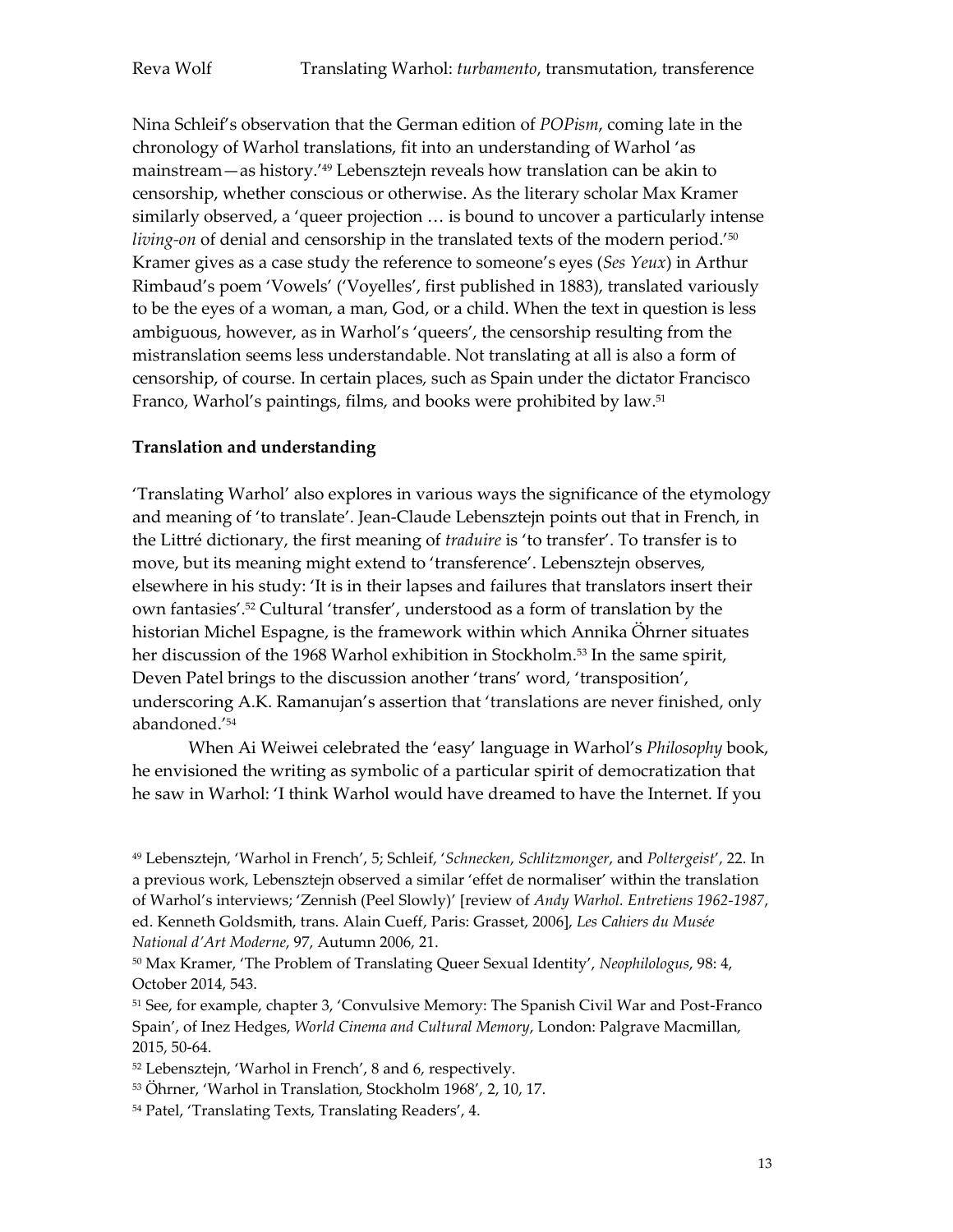study Andy Warhol's philosophy from A to Z and back again, then every sentence is like a Twitter sentence. It's very interesting, light communication; not old democratic, but new democratic. That's very important.'<sup>55</sup> When the first translations of Warhol's writings into other languages were being produced, similar conceptions of him were circulating and these ideas sometimes affected the results. Nina Schleif proposes that the dream of a democratic art led in part to the creation of the early translations of Warhol into German. The vison of Warhol as an equalizer resonated with West German audiences because it had an air of familiarity, easily associated with the ideas of the so-called Frankfurt School or with Joseph Beuys' dictum, 'everyone is an artist'.<sup>56</sup> In Sweden, Annika Öhrner contends, Warhol was 'translated' in the context of a similarly socialist spirit. Öhrner notes that when the 1968 Warhol exhibition opened in Stockholm, 'issues of repetition, of art and democracy, and of original and copy were already cherished themes in the Swedish cultural debate and among artists, as illustrated by *Multikonst*, an exhibition [of 1967] which had an immense impact through the televised circulation of its openings, art and ideas'.<sup>57</sup> Öhrner explains how the use of reproduction in *Multikonst* was a means by which to create art that would be affordable to all and suggests that this spirit led to the focus on repetition in the Warhol show at the Moderna Museet in Stockholm one year later. Alternately, the shifting winds of culture and politics led to a revised perception, or a 'disturbance' (*turbamento*), in the 1980s, whereby, Francesco Guzzetti observes, in the writings of the art critic Germano Celant, Warhol becomes the 'Marx' of Pop art, celebrating the very aspects of capitalism (stars, businessmen, models, boxers, rock singers) that Beuys or the *Multikonst* artists had rejected, at least on the surface.<sup>58</sup>

Perhaps a nagging question has remained in the back of the reader's mind while moving through this discussion: isn't it the case that Warhol didn't actually write 'his' books or even utter some of the words in published interviews? Therefore, why bother to study translations of what is not, may not be, or only partially captures, the artist's own voice? The answer to this question, as suggested in the introduction to the present study, is that while Warhol's books and interviews are collaborations, they are also 'by' Warhol, and about him and in his voice (however performative that voice might be). These works should not be understood as being either by him, or not, but as something more messy, a mixture. The debate about whether the publications should be considered 'by' Warhol has continued for some decades; maybe it is ready to be declared exhausted. <sup>59</sup> 'Translating Warhol' provides an example of how the conversation might shift direction entirely. So many questions regarding the relationship between Warhol's writings and his

<sup>55</sup> Pryor, 'The Radical Influence of Drella'.

<sup>56</sup> Schleif, '*Schnecken*, *Schlitzmonger*, and *Poltergeist*', 3-6, 15, 17-18.

<sup>57</sup> Öhrner, 'Warhol in Translation, Stockholm 1968', 15.

<sup>58</sup> Guzzetti, '*La Filosofia di Andy Warhol* and the Turmoil of Art', 15.

<sup>59</sup> A recent article to delve into this ongoing conversation is Carmen Merport Quiñones,

'Reading Color: Looking through Language in Warhol', *Criticism*, 59: 4, Fall 2017, 511-38.